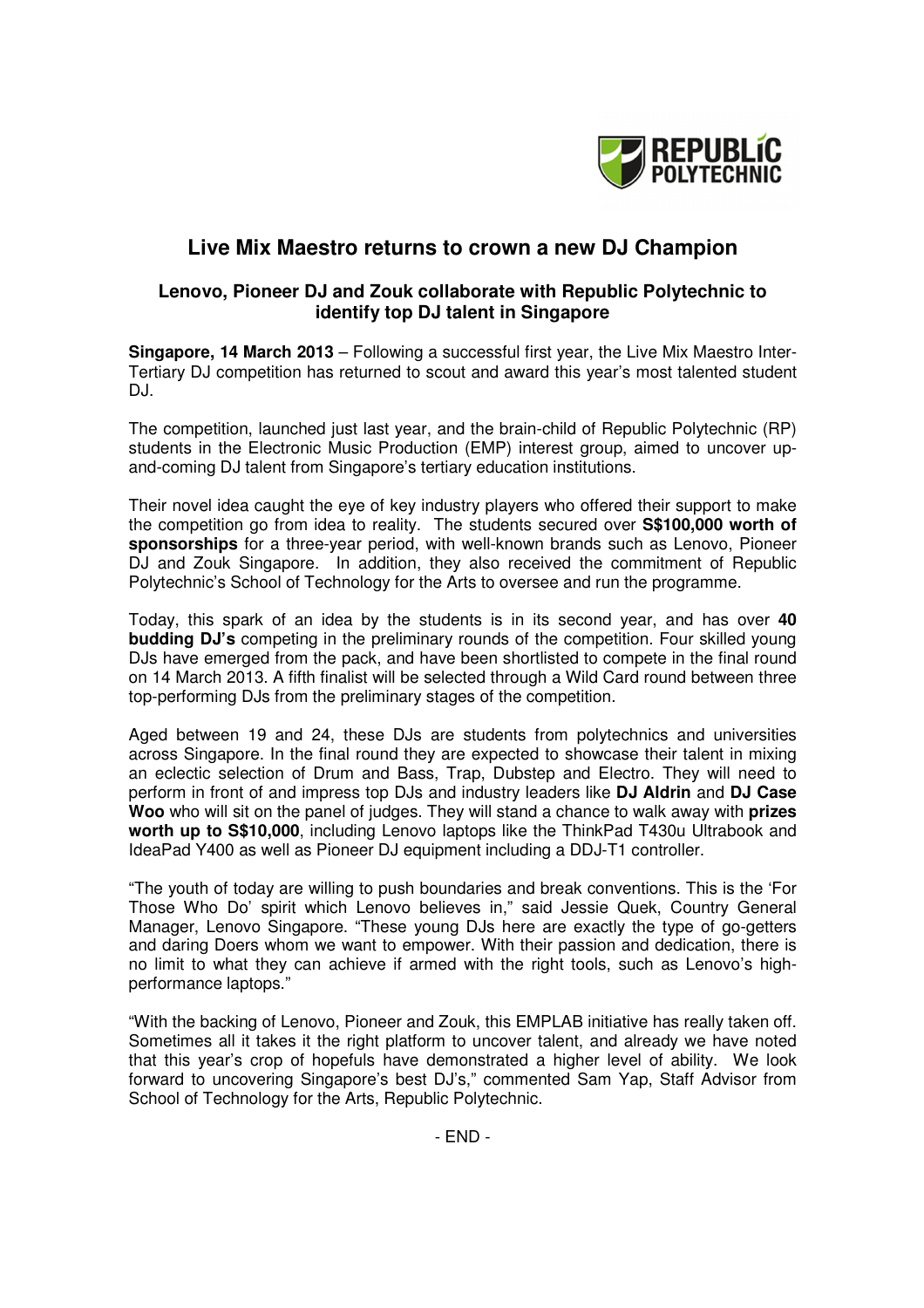

## **About Republic Polytechnic**

The first educational institution in Singapore to leverage Problem-Based Learning approach for all its diploma programmes, Republic Polytechnic (RP) has six schools and two academic centres offering thirty-seven diplomas in Infocomm, Engineering, Applied Science, Technology for the Arts, Sports, Health & Leisure, Events and Hospitality, Enterprise, and Communication.

Republic Polytechnic is committed to nurturing innovation and entrepreneurial learning in an environment that develops problem-solving skills and lifelong learning opportunities. Its holistic, broad-based curriculum, covering culture, enterprise development and cognitive processes, prepares students for an active and meaningful role in society.

Republic Polytechnic strives for excellence and has achieved various international and national accreditations, including ISO9001, ISO14001, OHSAS 18001, SS540, Singapore Quality Class, People Developer, Innovation Class, and Service Class.

For more information, visit www.rp.edu.sg

## **About Lenovo**

Lenovo (HKSE: 992) (ADR: LNVGY) is a US\$30 billion personal technology company – the second largest PC maker worldwide and an emerging PC Plus leader – serving customers in more than 160 countries. Dedicated to building exceptionally engineered PCs and mobile internet devices, Lenovo's business is built on product innovation, a highlyefficient global supply chain and strong strategic execution. Formed by Lenovo Group's acquisition of the former IBM Personal Computing Division, the Company develops, manufactures and markets reliable, high-quality, secure and easy-to-use technology products and services. Its product lines include legendary Think-branded commercial PCs and Idea-branded consumer PCs, as well as servers, workstations, and a family of mobile internet devices, including tablets and smart phones. Lenovo, a global Fortune 500 company, has major research centers in Yamato, Japan; Beijing, Shanghai and Shenzhen, China; and Raleigh, North Carolina.

For more information see www.lenovo.com.